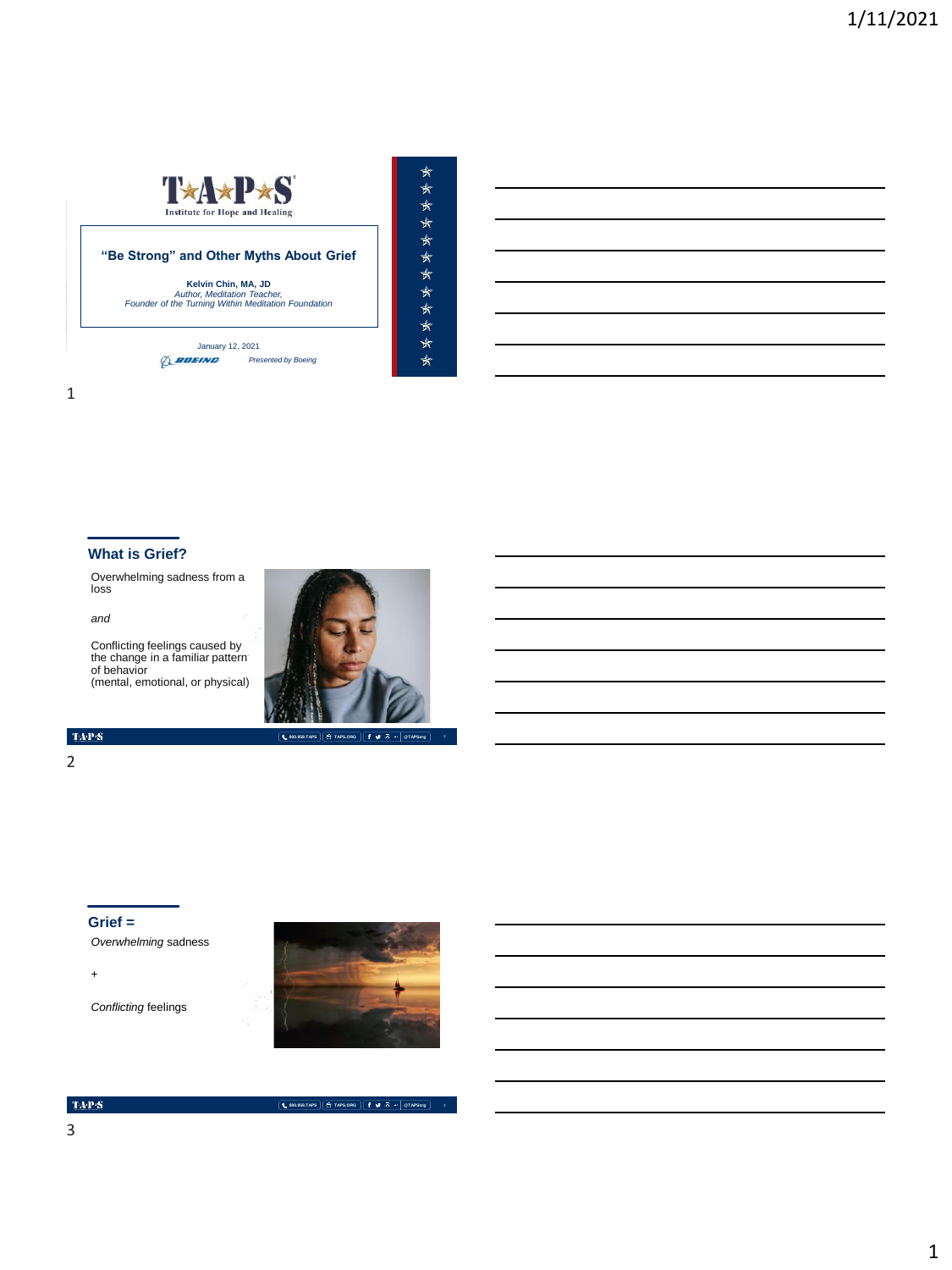#### **Example**

My mom's sudden death:

I am *still sad*

I am *no longer* conflicted and *no longer* overwhelmed

 $\mathrm{TAPS}$ 

**800.959.TAPS TAPS.ORG @TAPSorg**

**4**

4

#### **Myths About Grief**

**"Be strong"** (or "Be strong for others")

**"Don't feel badly"** (or "Don't cry")

**"Grieve alone"**(or "Go to your room and cry," "Be by yourself")

**"It just takes time"**(or "Time heals all wounds")

**"Stay busy"**(or "Just distract yourself")

**"Replace the loss…"**

 $\mbox{TA-PS}$ 

5

#### **Grief is** *Not* **Sadness**

Grief is the *overwhelming* sadness

Sadness is related to the depth of our love

We never forget, so we never lose the sadness



**800.959.TAPS TAPS.ORG @TAPSorg**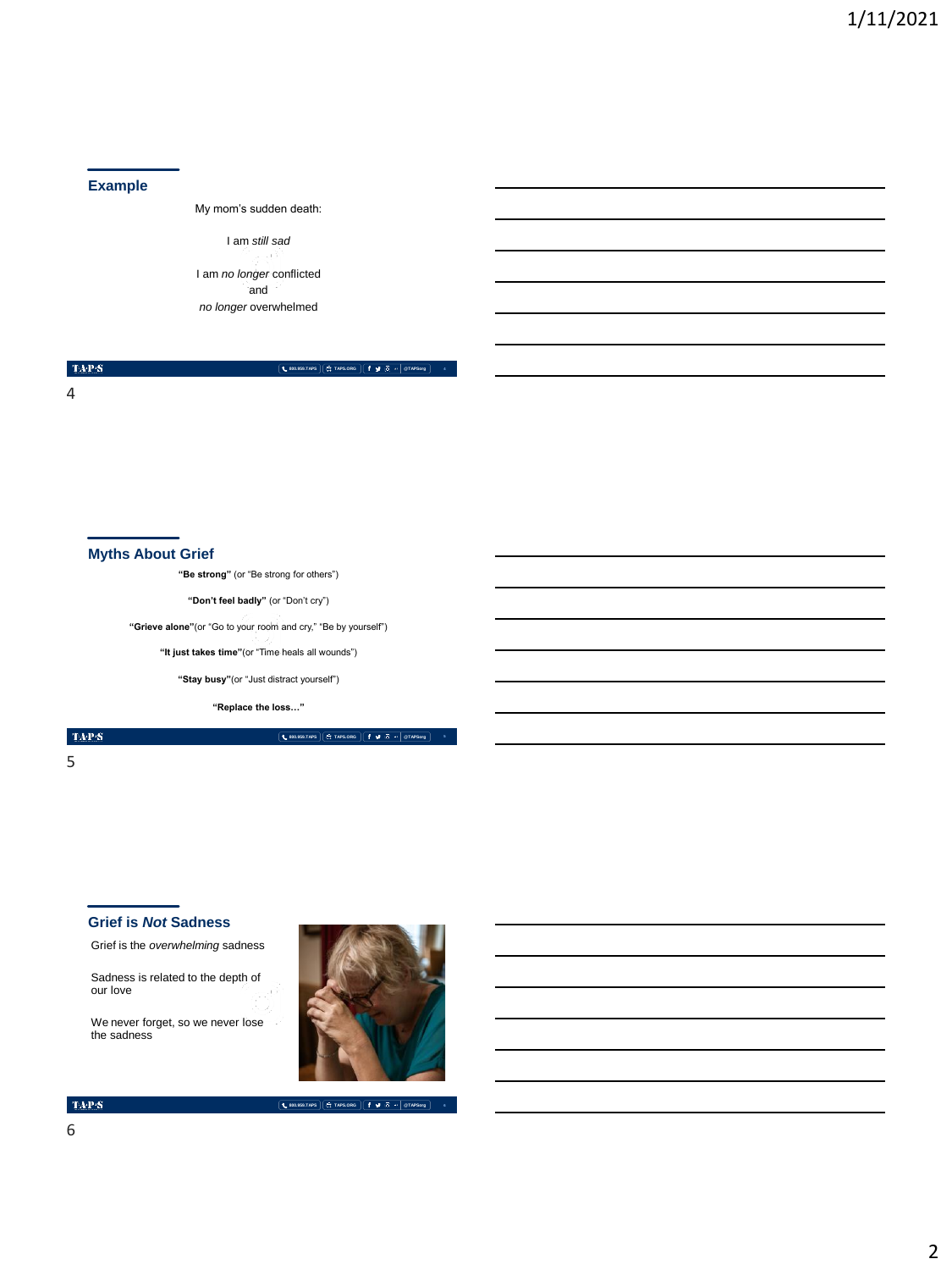## **The Myths About "Five Stages of Grief"**

Elisabeth Kübler-Ross debunked this herself ! (denial, anger, bargaining, depression, acceptance)

NEVER meant to be "pillars" of grief stages

Research was based on terminally ill patients

 $\langle \mathbf{T} \mathbf{A} \mathbf{P} \mathbf{S} \rangle$ 

7

**800.959.TAPS TAPS.ORG @TAPSorg**

# **Common Grief Reactions**

- Reduced concentration
- Sense of numbness
- Disrupted sleep
- Eating changes
- Emotional rollercoaster



**800.959.TAPS TAPS.ORG @TAPSorg**

*Normal, normal, normal No "right or wrong…"*

#### $\mbox{TA-PS}$

#### 8

## **How to Move Forward Through Grief**

- Reduce the "overwhelming" sadness
- Resolve the "conflicting feelings"



**800.959.TAPS TAPS.ORG @TAPSorg**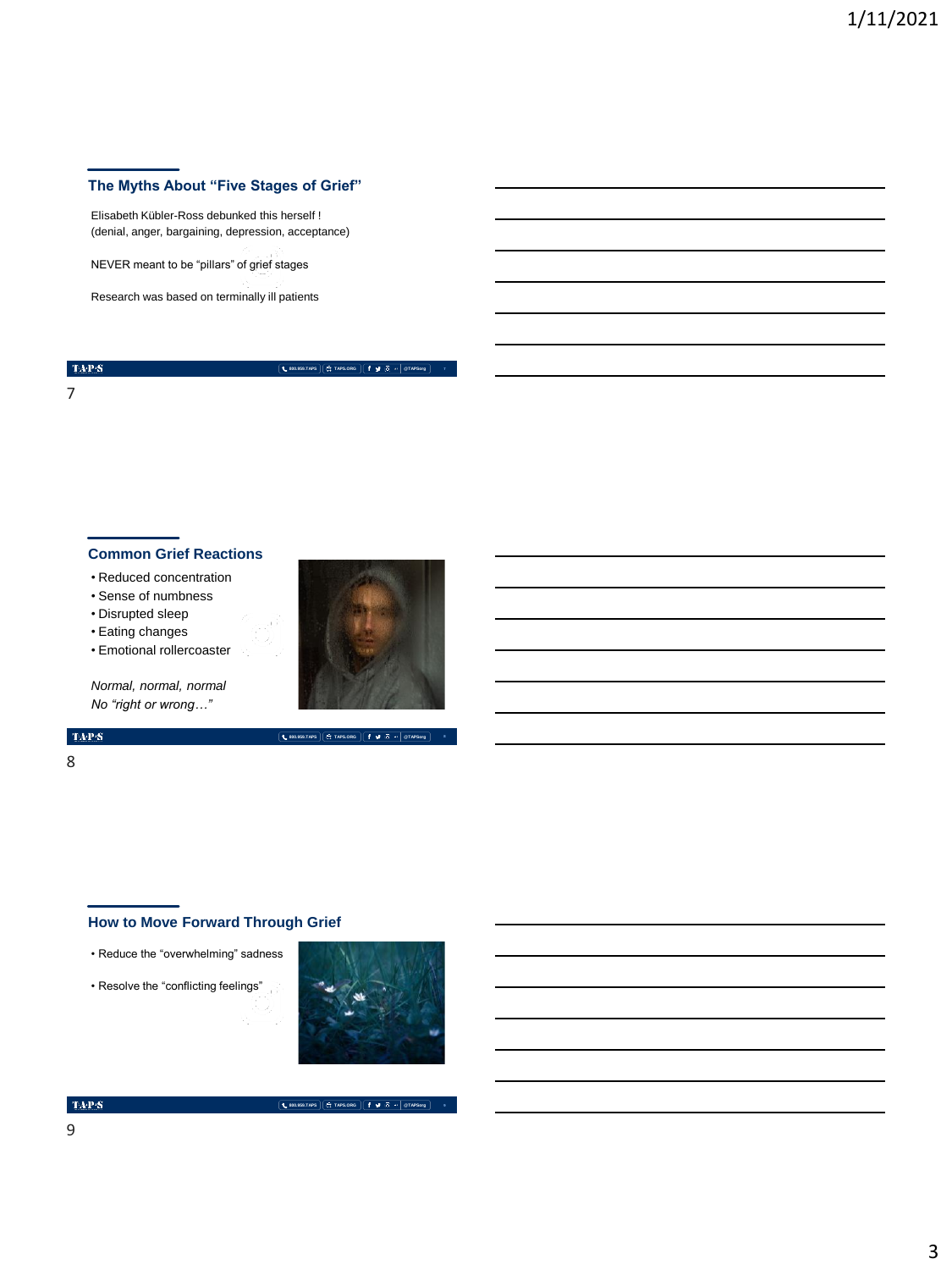## **Reducing the Overwhelming Sadness**

*"Turning Within" Meditation*

- Taught 1st courses in history of West Point
- Taught in U.S. Army, USAF bases in Korea & DMZ
- Continue to teach veterans, war contractors, Gold Star families

 $\langle \mathbf{T} \mathbf{A} \mathbf{P} \mathbf{S} \rangle$ 10

**800.959.TAPS TAPS.ORG @TAPSorg**

#### **Benefits of Meditation**

• Reduces stress and anxiety

- Deepens sleep
- Balances emotions
- Increases mental clarity
- Enhances self care



**800.959.TAPS TAPS.ORG @TAPSorg**

 $\mathrm{TaP}\mathcal{S}$ 

11

## **"Fight or Flight"**

Cortisol released, increasing blood pressure and blood sugar while depressing the immune system

Adrenaline released to increase strength for Fight or Flight



Brain gets body ready for action which, in turn, prevents sleep

Liver releases glucose for muscle fuel

Oxygen,<br>nutrients, and blood flow shunted to muscles

**800.959.TAPS TAPS.ORG @TAPSorg**

 $\mbox{TA-PS}$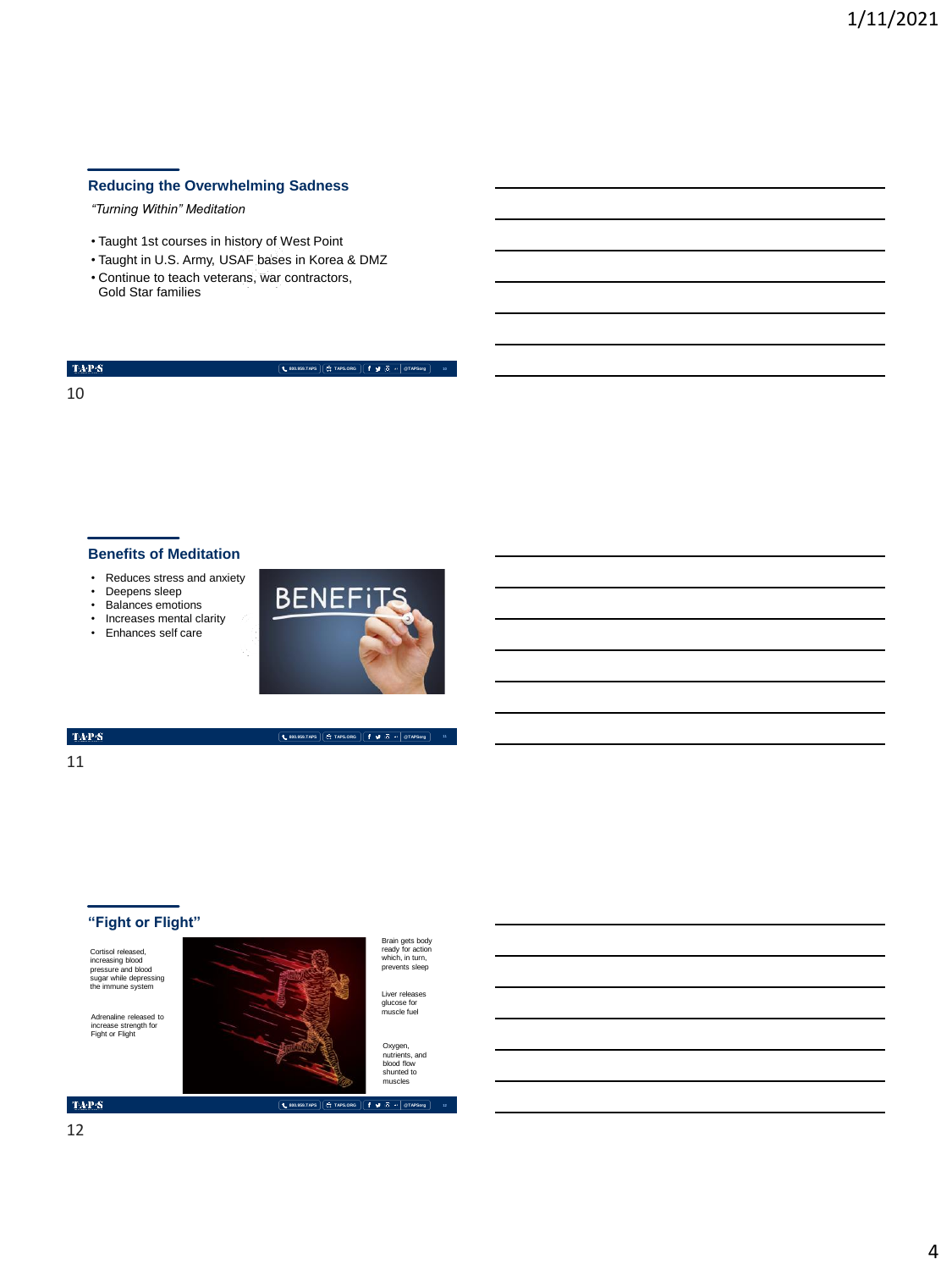## **Meditation is…**

- 
- The invisible glue A missing component A necessary daily tool
- 

Only 5 to 15 minutes twice daily



**800.959.TAPS TAPS.ORG @TAPSorg**

### $\langle \mathbf{T} \mathbf{A} \mathbf{P} \mathbf{S} \rangle$

13

## **"Turning Within" Meditation** *is Effortless*

- 
- No focus No concentration No clearing the mind No trying to relax
- 

Easy and effortless



**800.959.TAPS TAPS.ORG @TAPSorg**

#### $\langle \mathbf{T} \mathbf{A} \mathbf{P} \mathbf{S} \rangle$

14

# **Integration of Mind, Body, Spirit**



 $\mbox{TA-PS}$ 

**800.959.TAPS TAPS.ORG @TAPSorg**

15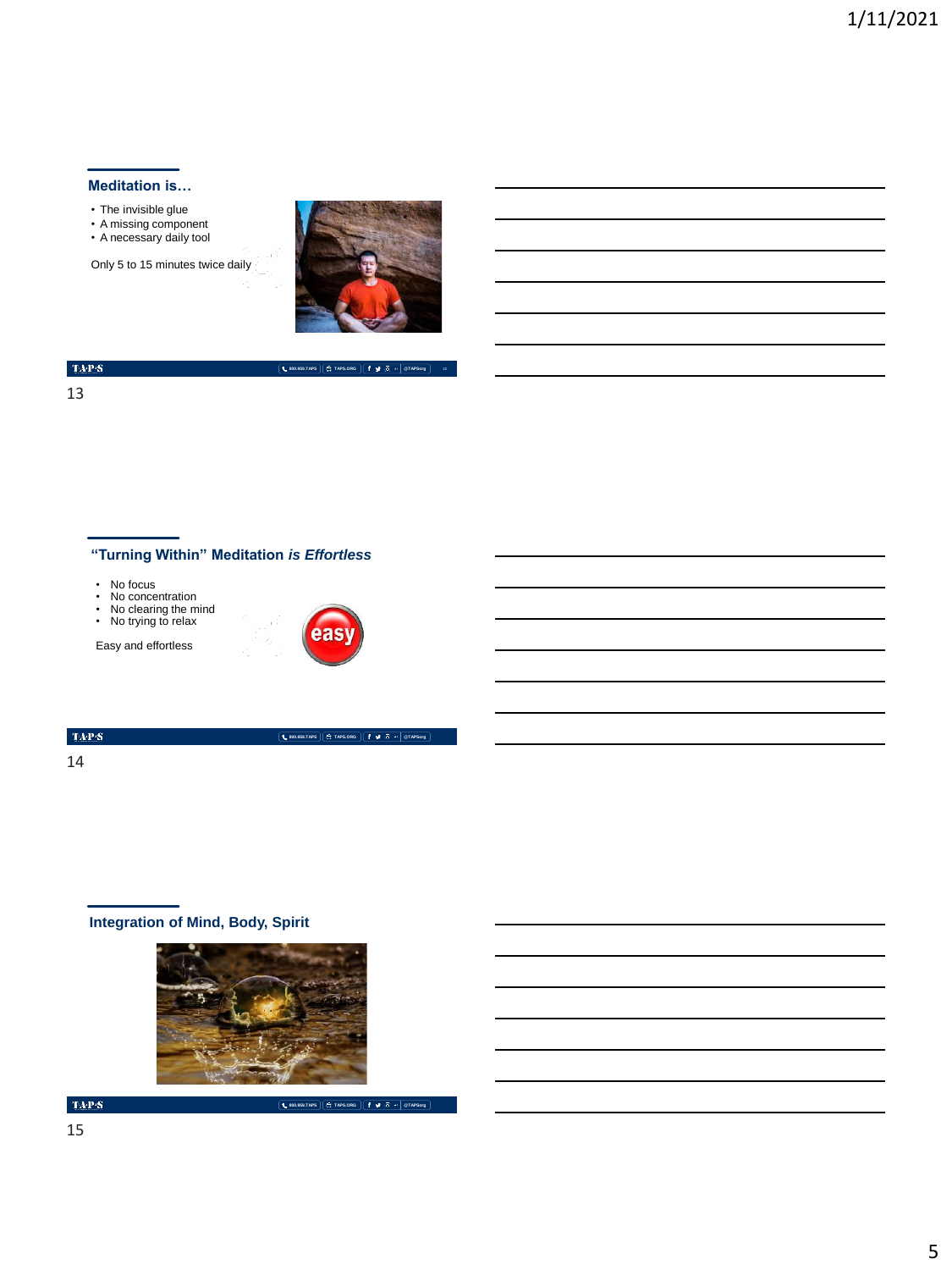## **Houston Astrodome Analogy**

Vast coliseum

8" bucket

Limited view of "the mind"

Meditation=expansion BEYOND the bucket



**800.959.TAPS TAPS.ORG @TAPSorg**

**800.959.TAPS TAPS.ORG @TAPSorg**

|--|

16



**Questions?**

[www.kelvinchin.org](http://www.kelvinchin.org/)

 $\langle \mathbf{T} \mathbf{A} \mathbf{P} \mathbf{S} \rangle$ 17

## **Grief Recovery Classes**

- Resolves "conflicting feelings"
- 7-week program
- Meet once a week
- Learn exercises & tools to use with any future loss

 $\langle \ensuremath{\text{TA-P-S}}\xspace \rangle$ 

**800.959.TAPS TAPS.ORG @TAPSorg**

18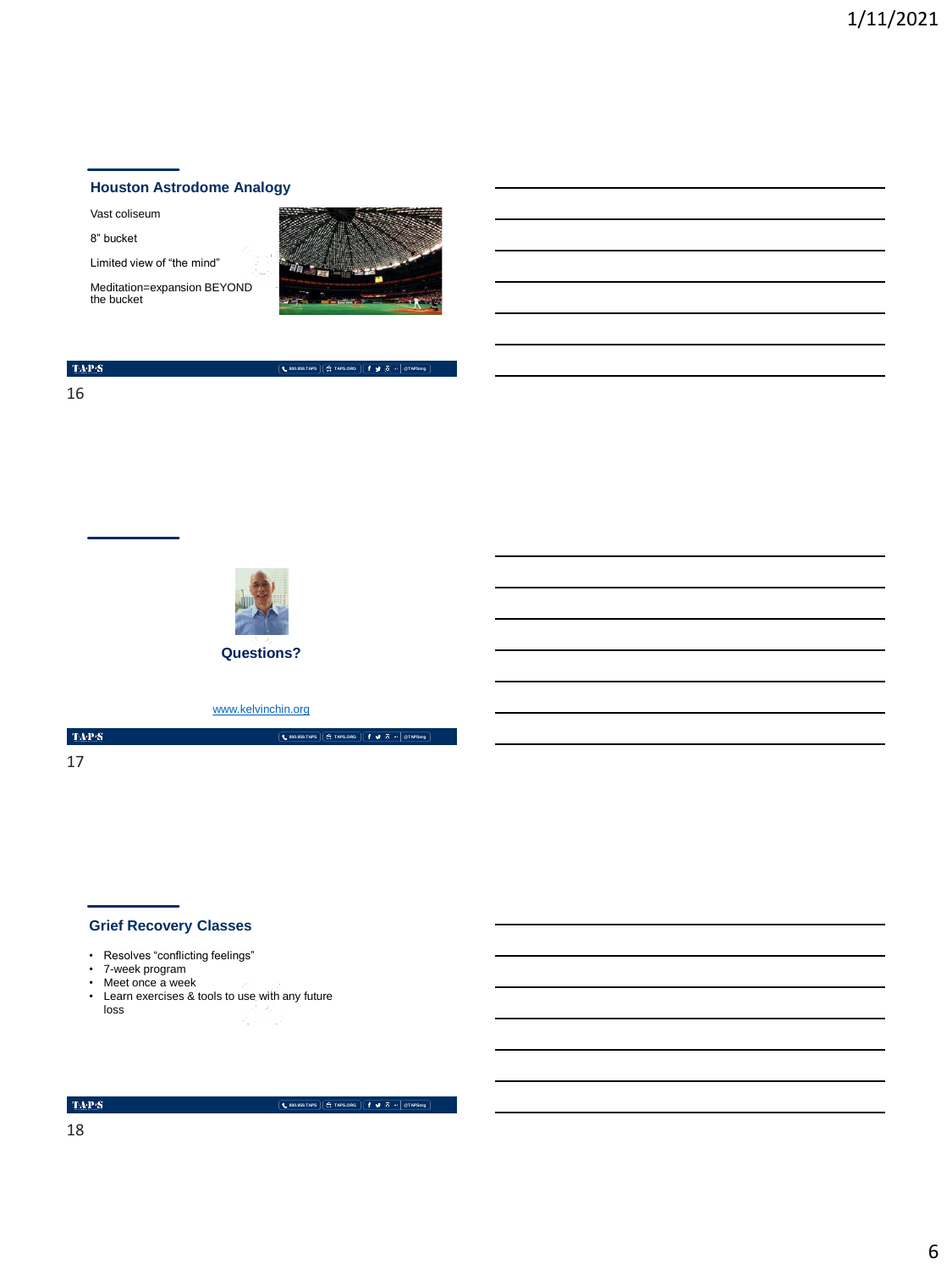## **"Turning Within" Meditation**

4-day class 60-90 minutes each THEN Free "Lifetime Follow-up" AND Free ongoing Refresher classes

Details: www.TurningWithin.org

 $\mbox{TaP}{\cdot}S$ 

19

**800.959.TAPS TAPS.ORG @TAPSorg**

Enjoy life again Greater clarity of mind More balance More openness of heart



 $\mbox{TAPS}$ 

20

**800.959.TAPS TAPS.ORG @TAPSorg**

**21**

# **Upcoming TAPS Institute Programs**

| January 28 | <b>Mindfulness as Your Superpower</b><br>Live Webinar, Noon-1:00 p.m. ET<br>Jill Harrington-LaMorie, DSW, LCSW, Author, Superhero Grief:<br>The Transformative Power of Loss<br>and Heather Stang, MA, C-IAYT, Founder, Mindfulness & Grief<br>Institute |
|------------|----------------------------------------------------------------------------------------------------------------------------------------------------------------------------------------------------------------------------------------------------------|
| February 9 | <b>Wellness Techniques for Reducing Stress and Anxiety</b><br>Live Webinar, Noon-1:00 p.m. ET<br><b>Neil Goodman.</b> Mindfulness and Meditation Instructor                                                                                              |
|            | Visit <i>taps.org/institute</i> to learn more and RSVP!                                                                                                                                                                                                  |
|            | <b>C: TAPS.ORG</b><br>$900 -$<br>٠<br><b>1.</b> 800.959.TAPS<br><b>GTAPRAN</b>                                                                                                                                                                           |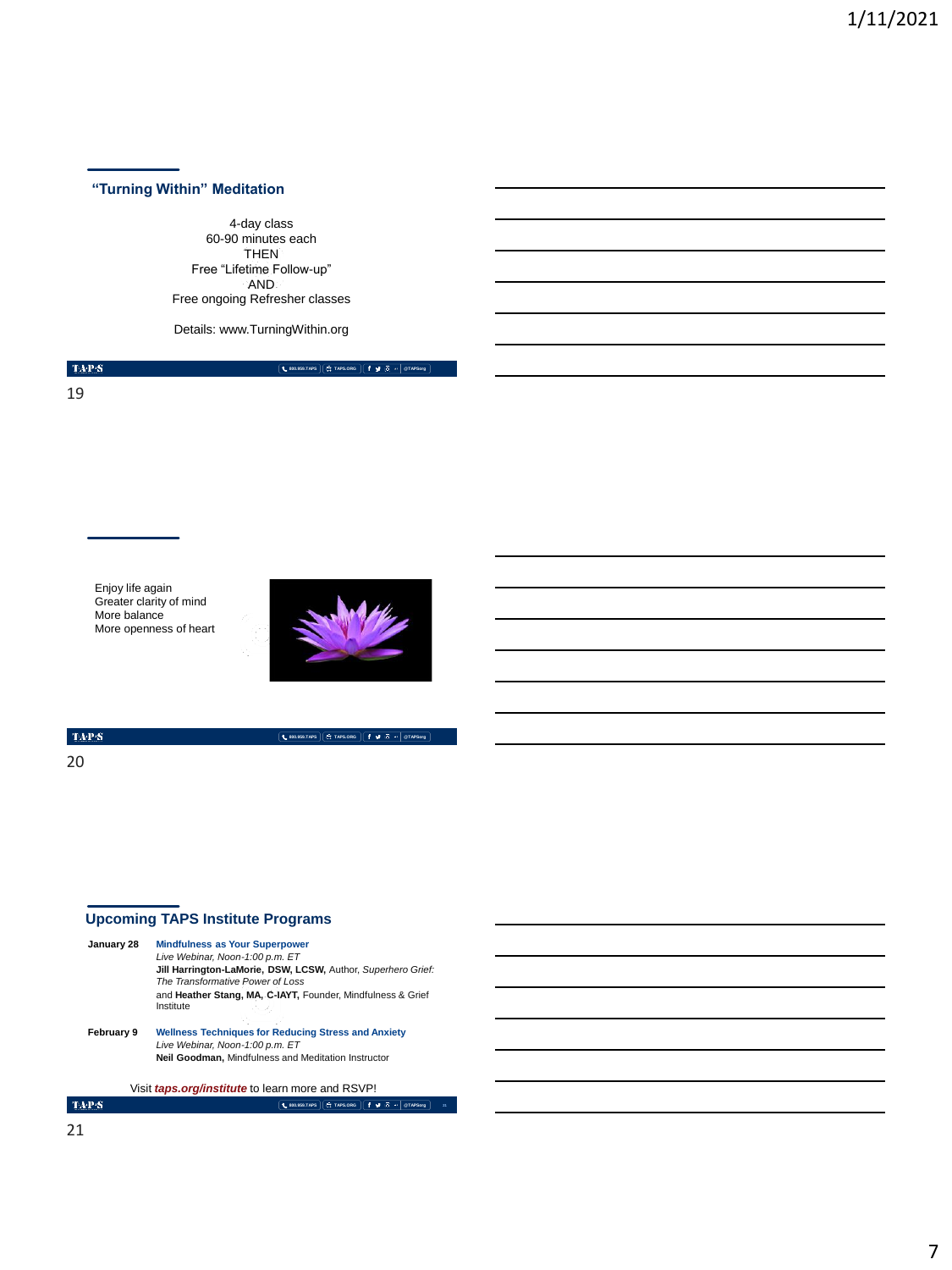## **Upcoming TAPS Institute Programs**

**February 23 Understanding the Federal Long Term Care Insurance Program** *Live Webinar, Noon-1:00 p.m. ET* **Hunt Kerrigan, Colonel (Ret),** Leader, New Hampshire Military

Coaching Alliance and **Lisa J. Roussel, CLTC, LTCP,** Account Manager, FedPoint Moderated by **Bonnie Carroll**, Founder & President, TAPS

Visit *taps.org/institute* to learn more and RSVP!

| <b>TAPS</b>       | <b>LEODISOLTAPS ET TAPS.ORG f y</b> (C  eTAPSorg |
|-------------------|--------------------------------------------------|
| <b>CONTRACTOR</b> | 22                                               |
| 22                |                                                  |



MEMORIAL DAY WEEKEND | MAY 2018

| ₩   |
|-----|
| ∗   |
| ∗   |
| ₩   |
| ∗   |
| ∗   |
| ∗   |
| ₩   |
| ∗   |
| ₩   |
| ₩   |
| -1- |

**800.959.TAPS TAPS.ORG @TAPSorg**

**800.959.TAPS TAPS.ORG @TAPSorg**

23

#### **About the TAPS Institute for Hope and Healing®**

Launched in March 2018 through an alliance with HFA, the TAPS Institute for<br>Hope and Healing<sup>®</sup> serves as a resource and training center, providing<br>programs for both professionals working in the field of grief and loss and



 $\mbox{TA-PS}$